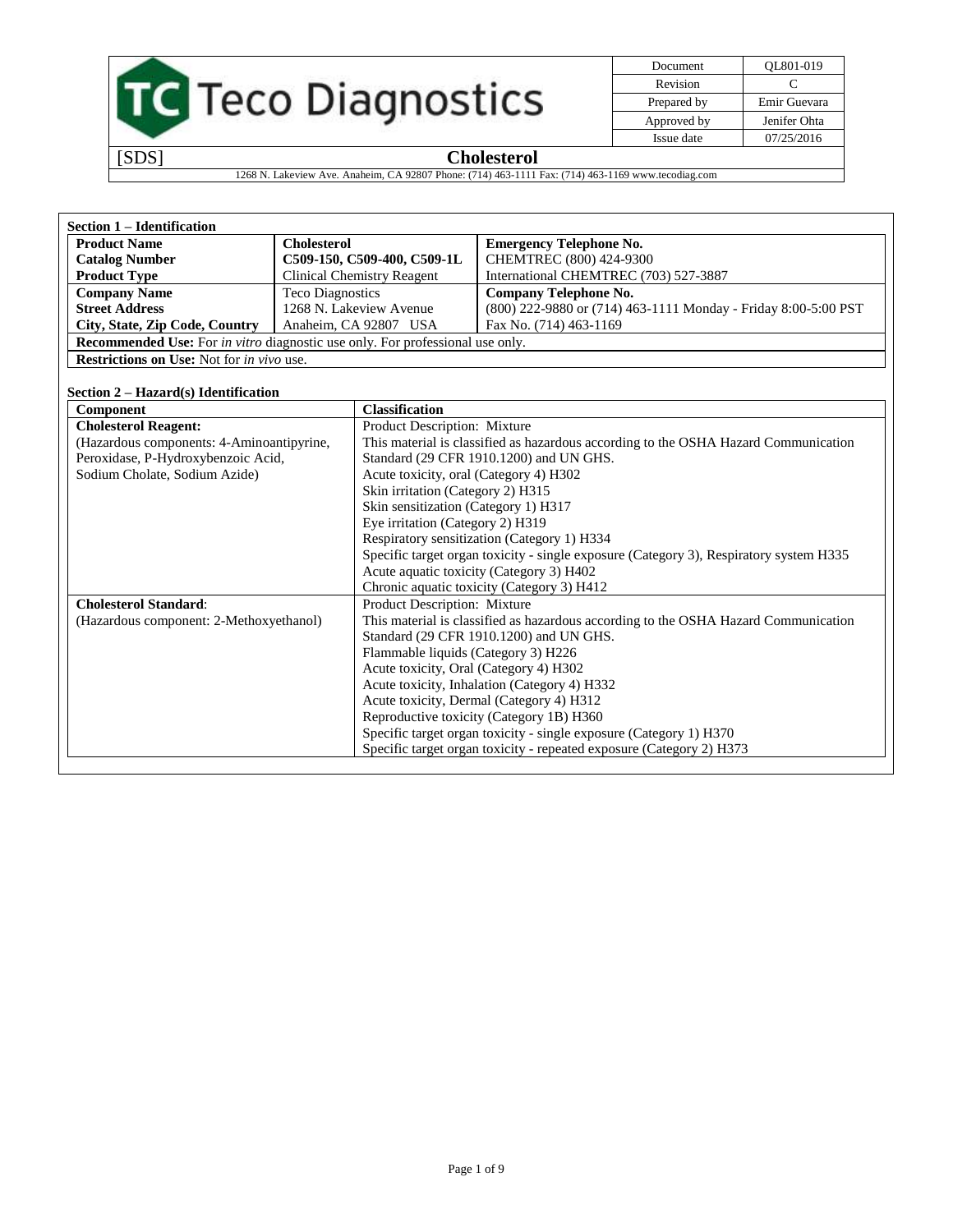

| Document    | OL801-019    |
|-------------|--------------|
| Revision    | C            |
| Prepared by | Emir Guevara |
| Approved by | Jenifer Ohta |
| Issue date  | 07/25/2016   |

1268 N. Lakeview Ave. Anaheim, CA 92807 Phone: (714) 463-1111 Fax: (714) 463-1169 www.tecodiag.com

| Section 2- Hazard(s) Identification (Continued)            |                                               |                                                                                                                                                                                                                                                                                                                                                                                            |
|------------------------------------------------------------|-----------------------------------------------|--------------------------------------------------------------------------------------------------------------------------------------------------------------------------------------------------------------------------------------------------------------------------------------------------------------------------------------------------------------------------------------------|
| <b>Hazardous Components</b>                                |                                               |                                                                                                                                                                                                                                                                                                                                                                                            |
| Component                                                  |                                               | GHS Label elements, including precautionary statements                                                                                                                                                                                                                                                                                                                                     |
| 4-Aminoantipyrine<br>(Component of<br>Cholesterol reagent) | Pictogram<br>Hazard Symbol                    |                                                                                                                                                                                                                                                                                                                                                                                            |
|                                                            | Signal Word                                   | Warning                                                                                                                                                                                                                                                                                                                                                                                    |
|                                                            | <b>Hazard Statements</b>                      | H302 Harmful if swallowed<br>H315 Causes skin irritation<br>H319 Causes serious eye irritation.<br>H335 May cause respiratory irritation.                                                                                                                                                                                                                                                  |
|                                                            | Precautionary<br>Statements                   | P261 Avoid breathing dust/fume/gas/mist/vapors/spray<br>P264 Wash skin thoroughly after handling<br>P270 Do not eat, drink or smoke when using this product<br>P271 Use only outdoors or in a well-ventilated area.                                                                                                                                                                        |
|                                                            |                                               | P280 Wear protective gloves/ protective clothing/ eye protection/ face protection.                                                                                                                                                                                                                                                                                                         |
|                                                            |                                               | P301 + P312 IF SWALLOWED: Call a POISON CENTER or doctor if you feel unwell.<br>P302 + P352 IF ON SKIN: Wash with plenty of soap and water.<br>P304 + P340 IF INHALED: Remove person to fresh air and keep at rest in a position<br>comfortable for breathing.<br>P305 + P351 + P338 IF IN EYES: Rinse cautiously with water for several minutes. Remove                                   |
|                                                            |                                               | contact lenses, if present and easy to do. Continue rinsing.<br>P312 Call a POISON CENTER or doctor if you feel unwell.<br>P330 Rinse mouth<br>P332 + P313 If skin irritation occurs: Get medical advice/attention.                                                                                                                                                                        |
|                                                            |                                               | P337 + P313 If eye irritation persists: Get medical advice/attention.<br>P362 Take off contaminated clothing and wash it before reuse.<br>P501 Dispose of contents/ container to an approved waste disposal plant.                                                                                                                                                                         |
|                                                            | Hazards not Otherwise classified (HNOC): None |                                                                                                                                                                                                                                                                                                                                                                                            |
|                                                            |                                               |                                                                                                                                                                                                                                                                                                                                                                                            |
| Component                                                  |                                               | GHS Label elements, including precautionary statements                                                                                                                                                                                                                                                                                                                                     |
| <b>Peroxidase</b><br>(Component of<br>Cholesterol reagent) | Pictogram<br>Hazard Symbol                    |                                                                                                                                                                                                                                                                                                                                                                                            |
|                                                            | Signal Word                                   | Danger                                                                                                                                                                                                                                                                                                                                                                                     |
|                                                            | <b>Hazard Statements</b>                      | H317 May cause allergic skin reaction.<br>H334 May cause allergy or asthma symptoms or breathing difficulties if inhaled.                                                                                                                                                                                                                                                                  |
|                                                            | Precautionary<br><b>Statements</b>            | P261 Avoid breathing dust/fume/gas/mist/vapors/spray.<br>P280 Wear protective gloves/ protective clothing/ eye protection/ face protection.<br>P285 In case of inadequate ventilation, wear respiratory protection.                                                                                                                                                                        |
|                                                            |                                               | P302 + P352 IF ON SKIN: Wash with plenty of soap and water.<br>P304 + P341 IF INHALED: If breathing is difficult, remove person to fresh air and keep at<br>rest in a position comfortable for breathing.<br>P333 + P313 If skin irritation or rash occurs: Get medical advice/attention.<br>P342 + P311 If experiencing respiratory symptoms call a POISON CENTER or<br>doctor/physician. |
|                                                            | Hazards not Otherwise classified (HNOC): None | P363 Wash contaminated clothing before reuse.<br>P501 Dispose of contents/container to an approved waste disposal plant.                                                                                                                                                                                                                                                                   |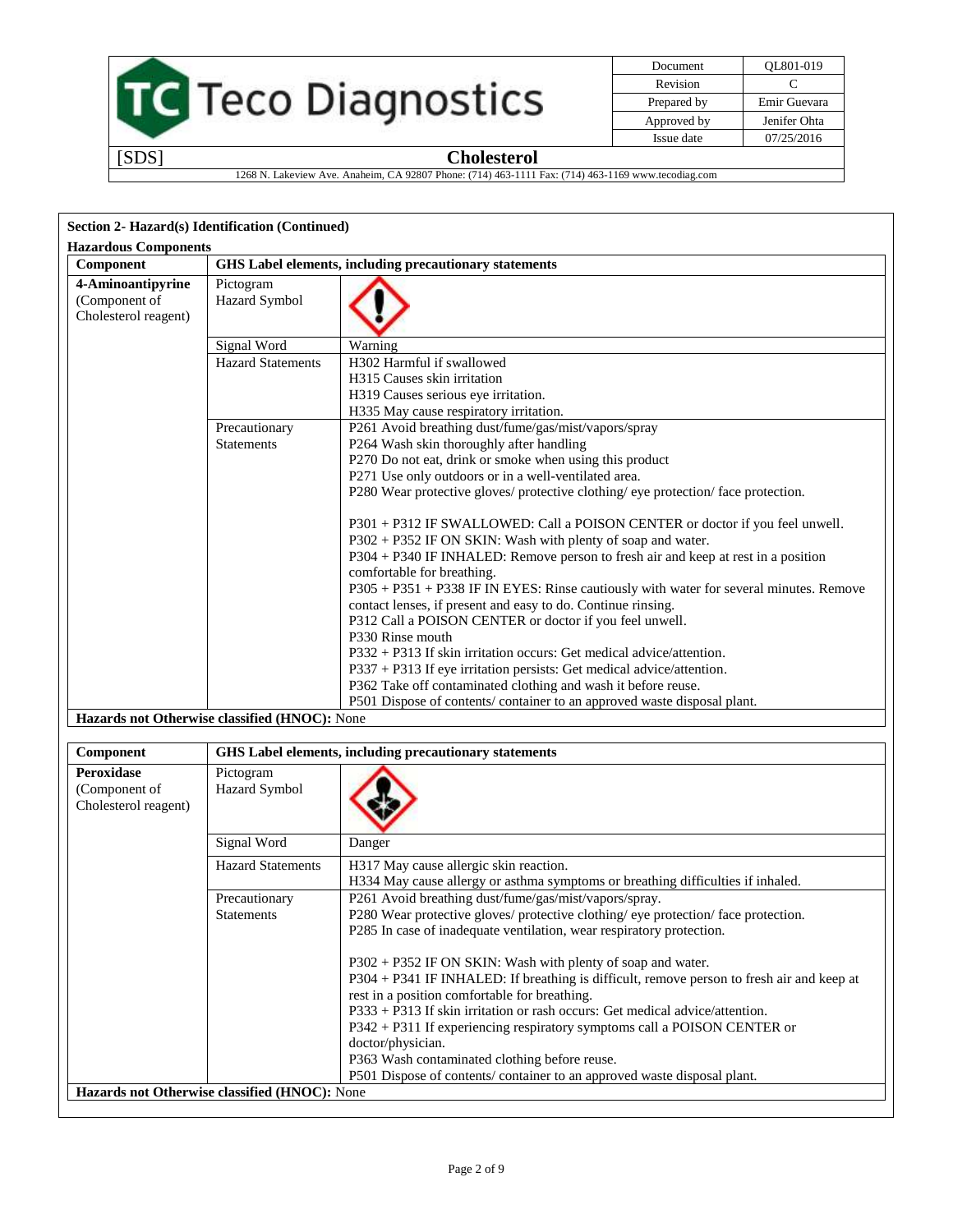

| Document    | OL801-019    |
|-------------|--------------|
| Revision    | €            |
| Prepared by | Emir Guevara |
| Approved by | Jenifer Ohta |
| Issue date  | 07/25/2016   |

1268 N. Lakeview Ave. Anaheim, CA 92807 Phone: (714) 463-1111 Fax: (714) 463-1169 www.tecodiag.com

| Section 2- Hazard(s) Identification (Continued)                |                                                        |                                                                                                                                                                                                                                                                                                                                                                                                                                                                                                                                                                                                                                                                                                                                                                                                                                                                                            |
|----------------------------------------------------------------|--------------------------------------------------------|--------------------------------------------------------------------------------------------------------------------------------------------------------------------------------------------------------------------------------------------------------------------------------------------------------------------------------------------------------------------------------------------------------------------------------------------------------------------------------------------------------------------------------------------------------------------------------------------------------------------------------------------------------------------------------------------------------------------------------------------------------------------------------------------------------------------------------------------------------------------------------------------|
| <b>Hazardous Components</b>                                    |                                                        |                                                                                                                                                                                                                                                                                                                                                                                                                                                                                                                                                                                                                                                                                                                                                                                                                                                                                            |
| Component                                                      | GHS Label elements, including precautionary statements |                                                                                                                                                                                                                                                                                                                                                                                                                                                                                                                                                                                                                                                                                                                                                                                                                                                                                            |
| P-Hydroxybenzoic Acid<br>(Component of<br>Cholesterol reagent) | Pictogram<br>Hazard Symbol                             |                                                                                                                                                                                                                                                                                                                                                                                                                                                                                                                                                                                                                                                                                                                                                                                                                                                                                            |
|                                                                | Signal Word                                            | Warning                                                                                                                                                                                                                                                                                                                                                                                                                                                                                                                                                                                                                                                                                                                                                                                                                                                                                    |
|                                                                | <b>Hazard Statements</b>                               | H315 Causes skin irritation.<br>H319 Causes serious eye irritation.<br>H335 May cause respiratory irritation.<br>H412 Harmful to aquatic life with long lasting effects                                                                                                                                                                                                                                                                                                                                                                                                                                                                                                                                                                                                                                                                                                                    |
|                                                                | Precautionary                                          | P261 Avoid breathing dust/ fume/ gas/ mist/ vapors/ spray.                                                                                                                                                                                                                                                                                                                                                                                                                                                                                                                                                                                                                                                                                                                                                                                                                                 |
|                                                                | <b>Statements</b>                                      | P264 Wash skin thoroughly after handling.<br>P271 Use only outdoors or in a well-ventilated area.<br>P273 Avoid release to the environment.<br>P280 Wear protective gloves/ protective clothing/ eye protection/ face protection.<br>P302 + P352 IF ON SKIN: Wash with plenty of soap and water.<br>P304 + P340 IF INHALED: Remove victim to fresh air and keep at rest in a position<br>comfortable for breathing.<br>P305 + P351 + P338 IF IN EYES: Rinse cautiously with water for several minutes.<br>Remove contact lenses, if present and easy to do. Continue rinsing.<br>P312 Call a POISON CENTER or doctor/physician if you feel unwell.<br>P321 Specific treatment (see supplemental first aid instructions on this label).<br>$P332 + P313$ If skin irritation occurs: Get medical advice/attention.<br>P337 + P313 If eye irritation persists: Get medical advice/ attention. |
|                                                                |                                                        | P362 Take off contaminated clothing and wash before reuse.                                                                                                                                                                                                                                                                                                                                                                                                                                                                                                                                                                                                                                                                                                                                                                                                                                 |
|                                                                |                                                        | P501 Dispose of contents/container to an approved waste disposal plant.                                                                                                                                                                                                                                                                                                                                                                                                                                                                                                                                                                                                                                                                                                                                                                                                                    |
| <b>Hazards not Otherwise classified (HNOC):</b> None           |                                                        |                                                                                                                                                                                                                                                                                                                                                                                                                                                                                                                                                                                                                                                                                                                                                                                                                                                                                            |

| Component                                                                                    | GHS Label elements, including precautionary statements |                                                                                                                                                                                                                                                                                                                                                                                                                                                                                                                                                                                                                                                   |
|----------------------------------------------------------------------------------------------|--------------------------------------------------------|---------------------------------------------------------------------------------------------------------------------------------------------------------------------------------------------------------------------------------------------------------------------------------------------------------------------------------------------------------------------------------------------------------------------------------------------------------------------------------------------------------------------------------------------------------------------------------------------------------------------------------------------------|
| <b>Sodium Cholate</b><br>(Cholic Acid, Sodium Salt)<br>(Component of<br>Cholesterol reagent) | Pictogram<br><b>Hazard Symbol</b>                      |                                                                                                                                                                                                                                                                                                                                                                                                                                                                                                                                                                                                                                                   |
|                                                                                              | Signal Word                                            | Warning                                                                                                                                                                                                                                                                                                                                                                                                                                                                                                                                                                                                                                           |
|                                                                                              | <b>Hazard Statements</b>                               | H315 Causes skin irritation.<br>H319 Causes serious eye irritation.<br>H335 May cause respiratory irritation.                                                                                                                                                                                                                                                                                                                                                                                                                                                                                                                                     |
|                                                                                              | Precautionary<br><b>Statements</b>                     | P261 Avoid breathing dust/fume/gas/mist/vapors/spray.<br>P264 Wash skin thoroughly after handling.<br>P271 Use only outdoors or in a well-ventilated area.<br>P280 Wear protective gloves/ protective clothing/ eye protection/ face protection.<br>$P302 + P352$ IF ON SKIN: Wash with plenty of soap and water.<br>P304 + P340 IF INHALED: Remove victim to fresh air and keep at rest in a position<br>comfortable for breathing.<br>P312 Call a POISON CENTER or doctor/physician if you feel unwell.<br>$P332 + P313$ If skin irritation occurs: Get medical advice/attention.<br>P362 Take off contaminated clothing and wash before reuse. |
| Hazards not Otherwise classified (HNOC):                                                     |                                                        | P501 Dispose of contents/ container to an approved waste disposal plant.                                                                                                                                                                                                                                                                                                                                                                                                                                                                                                                                                                          |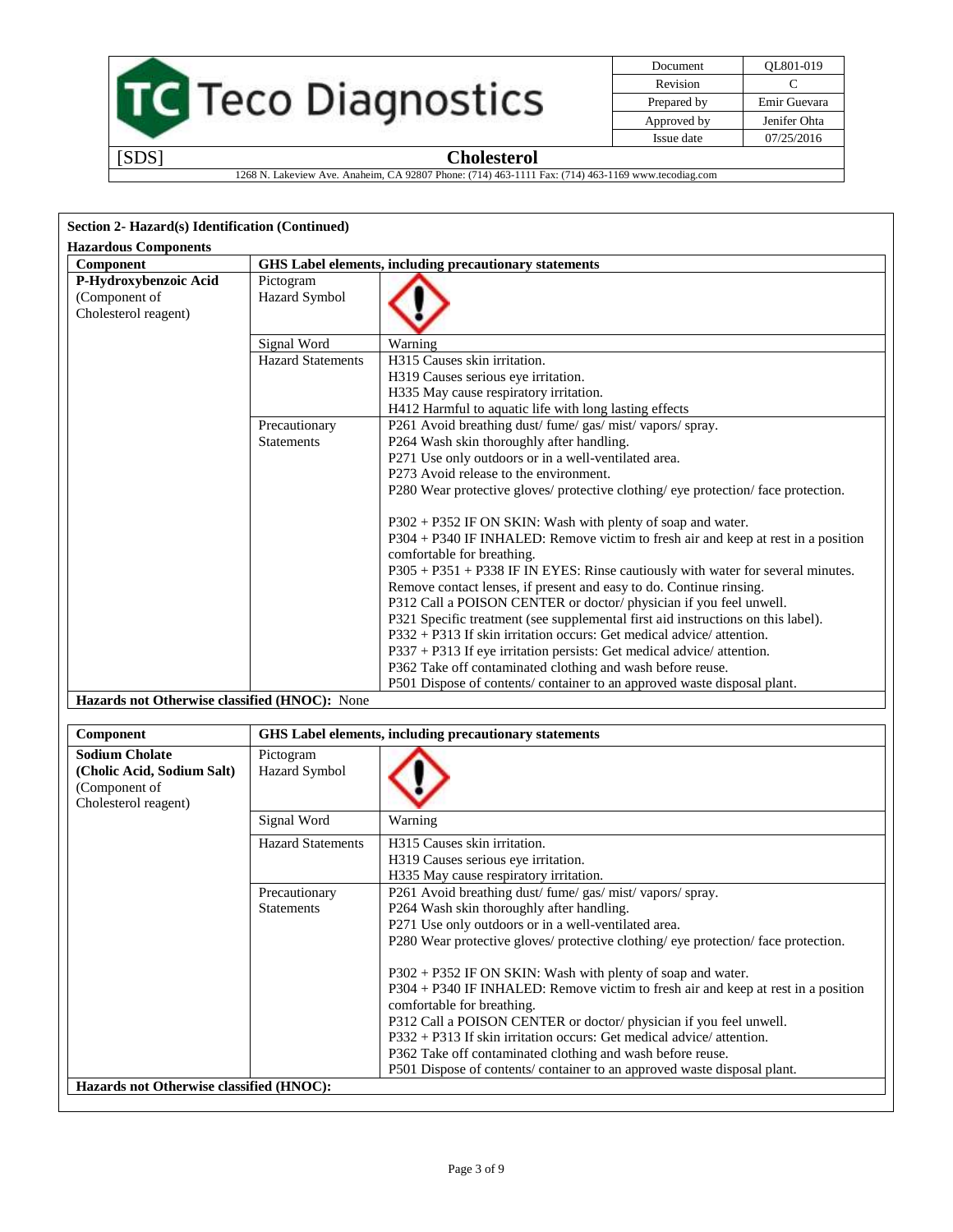

| Document    | OL801-019    |
|-------------|--------------|
| Revision    | C            |
| Prepared by | Emir Guevara |
| Approved by | Jenifer Ohta |
| Issue date  | 07/25/2016   |

1268 N. Lakeview Ave. Anaheim, CA 92807 Phone: (714) 463-1111 Fax: (714) 463-1169 www.tecodiag.com

# **Section 2 – Hazard(s) Identification (continued)**

| Section $2 - Hazard(s)$ Identification (continued) |                          |                                                                                                                                      |
|----------------------------------------------------|--------------------------|--------------------------------------------------------------------------------------------------------------------------------------|
| <b>Hazardous Components</b>                        |                          |                                                                                                                                      |
| Component                                          |                          | <b>GHS</b> Label elements, including precautionary statements                                                                        |
| <b>Sodium Azide</b> $(50.1\%)$                     | Pictogram                | None                                                                                                                                 |
| (Component of                                      | <b>Hazard Symbol</b>     |                                                                                                                                      |
| Cholesterol reagent)                               |                          |                                                                                                                                      |
|                                                    | Signal Word              | None                                                                                                                                 |
|                                                    | <b>Hazard Statements</b> | H402 Harmful to aquatic life.                                                                                                        |
|                                                    |                          | H412 Harmful to aquatic life with long lasting effects.                                                                              |
|                                                    | Precautionary            | P273 Avoid release to the environment.                                                                                               |
|                                                    | <b>Statements</b>        | P501 Dispose of contents/container to an approved waste disposal plant                                                               |
|                                                    |                          | Hazards not Otherwise classified (HNOC): Sodium azide may react with lead and copper plumbing to form highly explosive metal azides. |

| Component                                                  | GHS Label elements, including precautionary statements |                                                                                                                                                                                                                                                                                                                                                                                                                                                                                                                                                                                                                                                                                                                                                                                                                                                                                                                                                                                                                                                                                                                                                                                                                                                                                                                                                                                                        |
|------------------------------------------------------------|--------------------------------------------------------|--------------------------------------------------------------------------------------------------------------------------------------------------------------------------------------------------------------------------------------------------------------------------------------------------------------------------------------------------------------------------------------------------------------------------------------------------------------------------------------------------------------------------------------------------------------------------------------------------------------------------------------------------------------------------------------------------------------------------------------------------------------------------------------------------------------------------------------------------------------------------------------------------------------------------------------------------------------------------------------------------------------------------------------------------------------------------------------------------------------------------------------------------------------------------------------------------------------------------------------------------------------------------------------------------------------------------------------------------------------------------------------------------------|
| 2-Methoxyethanol<br>(Component of<br>Cholesterol standard) | Pictogram<br>Hazard Symbol                             |                                                                                                                                                                                                                                                                                                                                                                                                                                                                                                                                                                                                                                                                                                                                                                                                                                                                                                                                                                                                                                                                                                                                                                                                                                                                                                                                                                                                        |
|                                                            | Signal Word                                            | Danger                                                                                                                                                                                                                                                                                                                                                                                                                                                                                                                                                                                                                                                                                                                                                                                                                                                                                                                                                                                                                                                                                                                                                                                                                                                                                                                                                                                                 |
|                                                            | <b>Hazard Statements</b>                               | H226 Flammable liquid and vapor.<br>H302 + H312 + H332 Harmful if swallowed, in contact with skin or if inhaled<br>H360 May damage fertility or the unborn child.<br>H370 Causes damage to organs.<br>H373 May cause damage to organs through prolonged or repeated exposure.                                                                                                                                                                                                                                                                                                                                                                                                                                                                                                                                                                                                                                                                                                                                                                                                                                                                                                                                                                                                                                                                                                                          |
|                                                            | Precautionary<br><b>Statements</b>                     | P201 Obtain special instructions before use.<br>P202 Do not handle until all safety precautions have been read and understood.<br>P210 Keep away from heat/sparks/open flames/hot surfaces. No smoking.<br>P233 Keep container tightly closed.<br>P240 Ground/bond container and receiving equipment.<br>P241 Use explosion-proof electrical/ventilating/lighting/equipment.<br>P242 Use only non-sparking tools.<br>P243 Take precautionary measures against static discharge.<br>P260 Do not breathe dust/ fume/ gas/ mist/ vapors/ spray.<br>P264 Wash skin thoroughly after handling.<br>P270 Do not eat, drink or smoke when using this product.<br>P271 Use only outdoors or in a well-ventilated area.<br>P280 Wear protective gloves/ protective clothing/ eye protection/ face protection.<br>P301 + P312 + P330 IF SWALLOWED: Call a POISON CENTER/doctor if you feel<br>unwell. Rinse mouth.<br>P303 + P361 + P353 IF ON SKIN (or hair): Take off immediately all contaminated clothing.<br>Rinse skin with water/shower.<br>P304 + P340 + P312 IF INHALED: Remove person to fresh air and keep comfortable for<br>breathing. Call a POISON CENTER/doctor if you feel unwell.<br>P307 + P311 IF exposed: Call a POISON CENTER or doctor/physician.<br>P363 Wash contaminated clothing before reuse.<br>P370 + P378 In case of fire: Use dry sand, dry chemical or alcohol-resistant foam to |
|                                                            |                                                        | extinguish.<br>P403 + P235 Store in a well-ventilated place. Keep cool.<br>P405 Store locked up.                                                                                                                                                                                                                                                                                                                                                                                                                                                                                                                                                                                                                                                                                                                                                                                                                                                                                                                                                                                                                                                                                                                                                                                                                                                                                                       |
| Hazards not Otherwise classified (HNOC): None              |                                                        | P501 Dispose of contents/ container to an approved waste disposal plant.                                                                                                                                                                                                                                                                                                                                                                                                                                                                                                                                                                                                                                                                                                                                                                                                                                                                                                                                                                                                                                                                                                                                                                                                                                                                                                                               |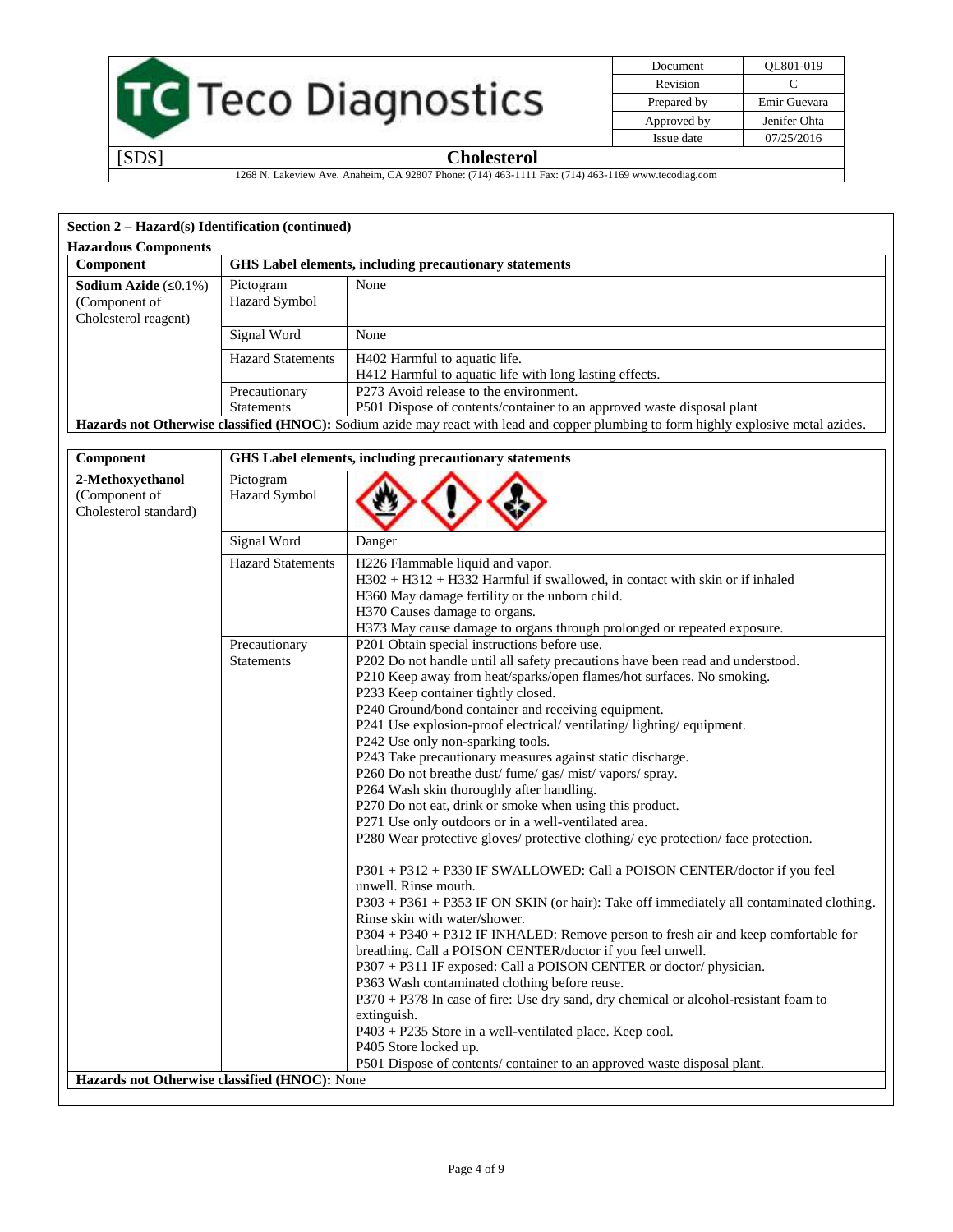

| Document    | OL801-019    |
|-------------|--------------|
| Revision    | C            |
| Prepared by | Emir Guevara |
| Approved by | Jenifer Ohta |
| Issue date  | 07/25/2016   |

1268 N. Lakeview Ave. Anaheim, CA 92807 Phone: (714) 463-1111 Fax: (714) 463-1169 www.tecodiag.com

| Section 3 – Composition/information on ingredients |         |                                    |                |
|----------------------------------------------------|---------|------------------------------------|----------------|
| <b>Component</b>                                   | Type    | <b>Chemical Concentration or %</b> | CAS#           |
| <b>Cholesterol Reagent</b>                         | Mixture | 0.6 mM, 4-Aminoantipyrine          | 83-07-8        |
|                                                    |         | 8.0 mM, Sodium Cholate             | $361-09-1$     |
|                                                    |         | 150 U/L, Cholesterol Esterase      | 9026-00-0      |
|                                                    |         | 1500 U/L, Peroxidase               | 9003-99-0      |
|                                                    |         | 200 U/L. Cholesterol Oxidase       | 9028-76-6      |
|                                                    |         | 20.0mM, P-Hydroxybenzoic Acid      | 99-96-7        |
| Cholesterol Standard                               | Mixture | 200 mg/dl, Cholesterol             | $110 - 73 - 6$ |
|                                                    |         | 98.2%, 2-Methoxyethanol            | 109-86-4       |

#### **Section 4 – First-aid measures**

| <b>General Advice</b> | Consult a physician and show this safety data sheet. Take off immediately all contaminated clothing. Move out of           |
|-----------------------|----------------------------------------------------------------------------------------------------------------------------|
|                       | dangerous area.                                                                                                            |
| <b>Eve Contact</b>    | Rinse immediately with plenty of water, also under the eyelids, for at least 15 minutes. Consult a physician.              |
| <b>Skin Contact</b>   | Immediately take off all contaminated clothing. Wash off skin with plenty of water for at least 15 minutes. Consult a      |
|                       | physician.                                                                                                                 |
| <b>Inhalation</b>     | Move person to fresh air. If not breathing, give artificial respiration with the aid of a pocket mask equipped with a one- |
|                       | way valve or other respiratory medical device. Do not use mouth-to-mouth method. Consult a physician.                      |
| <b>Ingestion</b>      | Do NOT induce vomiting. Never give anything by mouth to an unconscious person. Rinse mouth with water.                     |
|                       | Call a physician or Poison Center immediately.                                                                             |

#### **Section 5- Fire-fighting measures**

| <b>Extinguishing media</b>       | Suitable: Use water spray, alcohol-resistant foam, dry chemical or carbon dioxide.                  |
|----------------------------------|-----------------------------------------------------------------------------------------------------|
|                                  | Unsuitable: No information available.                                                               |
| <b>Specific hazards</b>          | Do not allow run-off from fire fighting to enter drains or water courses.                           |
|                                  | Hazardous combustion products: carbon oxides, nitrogen oxides, metallic oxides, peroxides, methanol |
| Special protective equipment and | Wear self-contained breathing apparatus for fire fighting.                                          |
| precautions for firefighters     |                                                                                                     |

#### **Section 6 – Accidental release measures**

| <b>Procedure to be Followed in</b> | Use personal protective equipment. Avoid dust formation. Avoid breathing vapors, mist or gas. Ensure      |  |
|------------------------------------|-----------------------------------------------------------------------------------------------------------|--|
| <b>Case of Leak or Spill</b>       | adequate ventilation. Evacuate personnel to safe areas. Avoid breathing dust. Avoid contact with skin     |  |
|                                    | and eyes.                                                                                                 |  |
|                                    | If cholesterol standard leaked or spilled, follow the above procedures and also remove all sources of     |  |
|                                    | ignition. Beware of vapors accumulating to form explosive concentrations. Vapors can accumulate in        |  |
|                                    | low areas.                                                                                                |  |
| <b>Environmental Precautions</b>   | Prevent further leakage or spillage if safe to do so. Do not let product enter drains. Discharge into the |  |
|                                    | environment must be avoided.                                                                              |  |
| <b>Methods for Cleaning Up and</b> | Prevent further leak or spill if safe to do so. Collect with vacuum cleaner electronically protected to   |  |
| <b>Disposal</b>                    | prevent explosion or electrocution, or sweep up, or absorb with inert material and place into a suitable  |  |
|                                    | disposal container. Consult local regulations for disposal. Avoid dust formation. Avoid inhaling. Wash    |  |
|                                    | and ventilate spill site after material pickup is complete.                                               |  |

#### **Section 7 – Handling and storage**

| <b>Handling</b> | Avoid contact with skin, eyes, and personal clothing. Wash hands thoroughly after handling. Avoid breathing fumes. Use        |
|-----------------|-------------------------------------------------------------------------------------------------------------------------------|
|                 | only with adequate ventilation. Wear suitable protective clothing, gloves, and eye/face protection. Keep away from sources of |
|                 | ignition. Minimize dust generation and accumulation. Keep container tightly closed. Open and handle container with care.      |
|                 | Do not eat, drink, or smoke while handling.                                                                                   |
| <b>Storage</b>  | Store at 2-8°C according to the label instructions in the original containers. Keep containers tightly closed.                |
|                 |                                                                                                                               |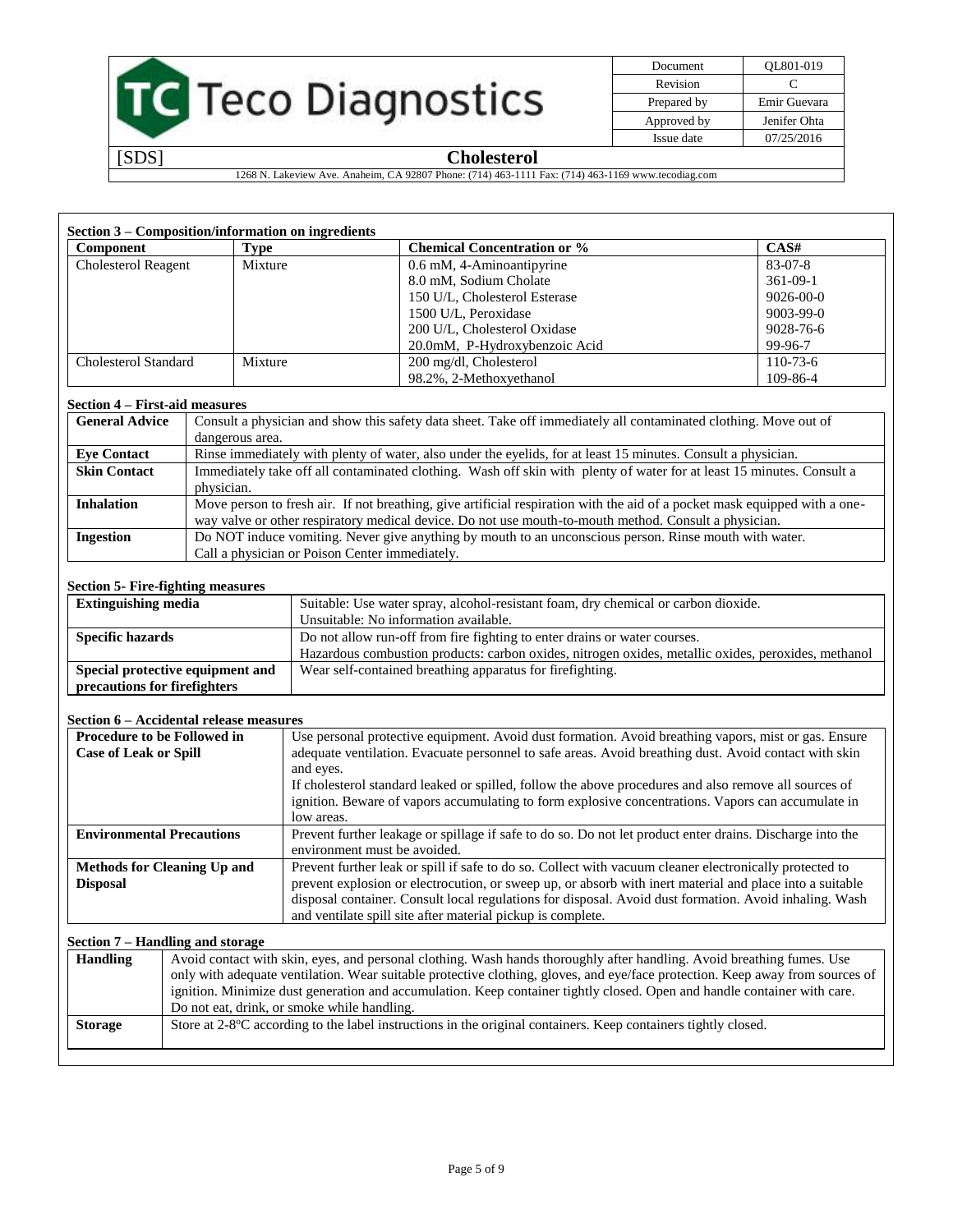# TC Teco Diagnostics

| Document    | OL801-019    |
|-------------|--------------|
| Revision    | C            |
| Prepared by | Emir Guevara |
| Approved by | Jenifer Ohta |
| Issue date  | 07/25/2016   |

[SDS] **Cholesterol**

1268 N. Lakeview Ave. Anaheim, CA 92807 Phone: (714) 463-1111 Fax: (714) 463-1169 www.tecodiag.com

| Section 8 – Exposure controls / personal protection<br>Components with workplace control parameters: |               |                     |                                                                                         |
|------------------------------------------------------------------------------------------------------|---------------|---------------------|-----------------------------------------------------------------------------------------|
| <b>Chemical Name</b>                                                                                 | Value         | <b>Control</b>      | <b>Basis</b>                                                                            |
|                                                                                                      |               | <b>Parameter</b>    |                                                                                         |
| P-Hydroxybenzoic Acid<br>CAS# 99-96-7                                                                | TWA           | $5.0 \text{ mg/m}$  | USA. Workplace Environmental Exposure Levels (WEEL)                                     |
| Sodium Azide                                                                                         | $\mathcal{C}$ | $0.1$ ppm           | USA. NIOSH Recommended Exposure Limits                                                  |
| CAS# 26628-22-8                                                                                      | C             | $0.3 \text{ mg/m}$  | USA. NIOSH Recommended Exposure Limits                                                  |
|                                                                                                      | C             | $0.1$ ppm           | USA. OSHA - TABLE Z-1 Limits for Air Contaminants                                       |
|                                                                                                      | C             | $0.3 \text{ mg/m}$  | USA, OSHA - TABLE Z-1 Limits for Air Contaminants                                       |
|                                                                                                      | $\mathsf{C}$  | $0.11$ ppm          | USA. ACGIH Threshold Limit Values (TLV)                                                 |
|                                                                                                      | C             | $0.29 \text{ mg/m}$ | USA. ACGIH Threshold Limit Values (TLV)                                                 |
| 2-Methoxyethanol                                                                                     | TWA           | $0.1$ ppm           | USA. NIOSH Recommended Exposure Limits                                                  |
| CAS# 109-86-4                                                                                        | <b>TWA</b>    | $0.3 \text{ mg/m}$  | USA. NIOSH Recommended Exposure Limits                                                  |
|                                                                                                      | <b>TWA</b>    | $25$ ppm            | USA, OSHA - TABLE Z-1 Limits for Air Contaminants                                       |
|                                                                                                      | <b>TWA</b>    | $80 \text{ mg/m}$   | USA, OSHA - TABLE Z-1 Limits for Air Contaminants                                       |
|                                                                                                      | TWA           | $0.1$ ppm           | USA. ACGIH Threshold Limit Values (TLV)                                                 |
|                                                                                                      | PEL.          | 5 ppm               | California permissible exposure limits for chemical contaminants (Title 8, Article 107) |
|                                                                                                      | PEL           | $16 \text{ mg/m}$   | California permissible exposure limits for chemical contaminants (Title 8, Article 107) |

#### **Engineering Controls**

No special ventilation requirements. Good general ventilation is sufficient. Ensure that eyewash stations and safety showers are close to the work area. Handle in accordance with good industrial hygiene and safety practices.

Cholesterol Standard: If working in a confined area, ensure adequate ventilation or use under a chemical fume hood.

#### **Personal Protective Equipment**

| <b>General Hygiene Measures</b>   | Handle in accordance with good industrial hygiene and safety practices. Avoid contact with skin, eyes,<br>and clothing. Wash hands before breaks and immediately after handling the product. Facilities storing or<br>utilizing this material should be equipped with eyewash stations and showers. Use adequate ventilation to<br>keep airborne concentrations low. |
|-----------------------------------|----------------------------------------------------------------------------------------------------------------------------------------------------------------------------------------------------------------------------------------------------------------------------------------------------------------------------------------------------------------------|
| <b>Eye Protection</b>             | Use equipment for eye protection tested and approved under appropriate government standards such as<br>NIOSH (US) or EN 166(EU).                                                                                                                                                                                                                                     |
| <b>Skin Protection</b>            | Handle with gloves. Gloves must be inspected prior to use. Use proper glove removal technique (without<br>touching glove's outer surface) to avoid skin contact with this product. Dispose of contaminated gloves<br>after use in accordance with applicable laws and good laboratory practices. Wash and dry hands.                                                 |
| <b>Body Protection</b>            | Wear flame retardant antistatic clothing that is impervious to chemicals. The type of protective equipment<br>must be selected according to the concentration and amount of the dangerous substance at the specific<br>workplace.                                                                                                                                    |
| <b>Respiratory Protection</b>     | Follow the OSHA respirator regulations found in 29 CFR 1910.134 or European Standard EN 149. Use a<br>NIOSH/MSHA or European Standard EN 149 approved respirator if exposure limits are exceeded or if<br>irritation or other symptoms are experienced.                                                                                                              |
| <b>Other Protective Equipment</b> | Ensure the eyewash station and/or safety shower is located near the work area                                                                                                                                                                                                                                                                                        |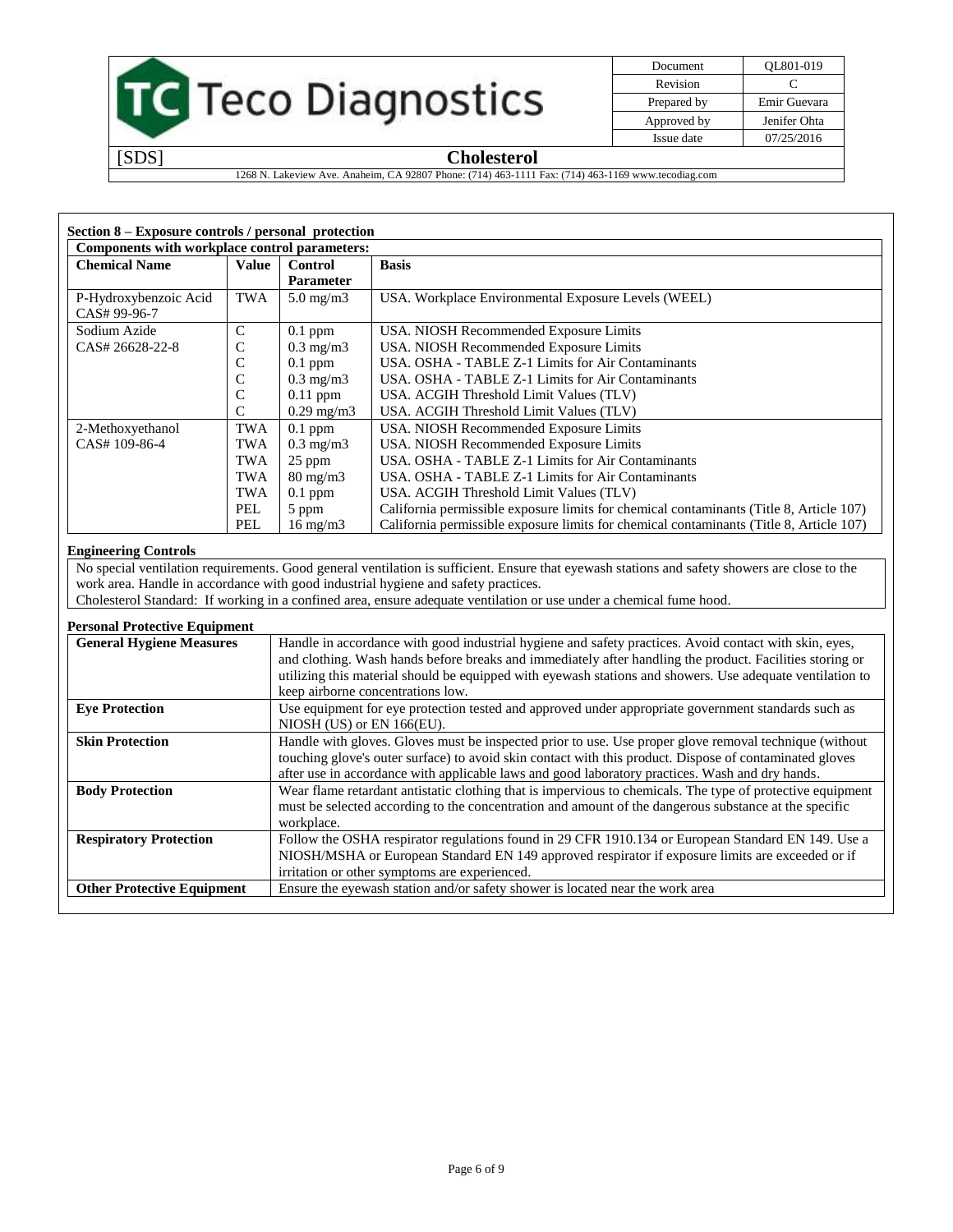

| Document    | QL801-019    |
|-------------|--------------|
| Revision    | C            |
| Prepared by | Emir Guevara |
| Approved by | Jenifer Ohta |
| Issue date  | 07/25/2016   |

1268 N. Lakeview Ave. Anaheim, CA 92807 Phone: (714) 463-1111 Fax: (714) 463-1169 www.tecodiag.com

| <b>Section 9 - Physical and chemical properties</b> | <b>Cholesterol Reagent</b> | <b>Cholesterol Standard</b>                                            |
|-----------------------------------------------------|----------------------------|------------------------------------------------------------------------|
| Appearance                                          | Powder                     | Liquid                                                                 |
| Odor                                                | No information available   | No information available                                               |
| <b>Odor threshold</b>                               | No information available   | No information available                                               |
| рH                                                  | No information available   | No information available                                               |
| Melting point/freezing point                        | No information available   | 2-Methoxyethanol: Melting point -85°C/ -121°F                          |
| Initial boiling point and boiling range             | No information available   | 2-Methoxyethanol: Boiling point 124°C/255.2°F at 760 mm Hg             |
| <b>Flash point</b>                                  | No information available   | 2-Methoxyethanol: 38°C /100.4°F                                        |
| <b>Evaporative rate</b>                             | No information available   | 2-Methoxyethanol: 0.5                                                  |
| <b>Flammability</b> (solid, gas)                    | No information available   | No information available                                               |
| <b>Upper/lower flammability</b>                     | No information available   | 2-Methoxyethanol: Upper: 20 vol %                                      |
| or explosion limits                                 |                            | Lower: $1.8$ vol $%$                                                   |
| Vapor pressure                                      | No information available   | 2-Methoxyethanol: 9.5 mm Hg at 25°C                                    |
| Vapor density                                       | No information available   | 2-Methoxyethanol: $2.6$ (Air = 1.0)                                    |
| <b>Relative density</b>                             | No information available   | No information available                                               |
| Solubility                                          | Soluble in water           | Soluble in water                                                       |
| Partition coefficient: n-octanol/water              | No information available   | No information available                                               |
| <b>Auto-ignition temperature</b>                    | No information available   | 2-Methoxyethanol: 288°C/ 550.4°F                                       |
| <b>Decomposition temperature</b>                    | No information available   | No information available                                               |
| <b>Viscosity</b>                                    | No information available   | No information available                                               |
| Section 10 – Stability and reactivity               |                            |                                                                        |
| Reactivity                                          |                            | No dangerous reaction known under conditions of normal use.            |
| <b>Chemical Stability</b>                           |                            | Stable under recommended storage conditions as indicated in section 7. |
|                                                     |                            |                                                                        |

| I OSSIBILLY OI HAZAI QUUS I CACHOIIS    | <b>NOTE under normal processing</b>                                                   |
|-----------------------------------------|---------------------------------------------------------------------------------------|
| <b>Conditions to Avoid</b>              | Avoid high temperature. Keep away from open flames, heat, and sources of ignition.    |
| Incompatible materials                  | Strong acids, strong oxidizing agents, acid anhydrides, acid chlorides, bases, copper |
| <b>Hazardous decomposition products</b> | Carbon oxides, nitrogen oxides, metallic oxides, peroxides, methanol                  |

### **Section 11 – Toxicological information**

| Route of entry/Exposure          | Skin contact, eye contact, inhalation, ingestion                          |  |
|----------------------------------|---------------------------------------------------------------------------|--|
| <b>Effects of Acute Exposure</b> |                                                                           |  |
| <b>Skin contact</b>              | May cause irritation                                                      |  |
| Eve contact                      | May cause irritation                                                      |  |
| <b>Ingestion</b>                 | May cause allergy or asthma symptoms or breathing difficulties if inhaled |  |
| <b>Inhalation</b>                | May cause irritation to mucous membranes and upper respiratory tract      |  |
| <b>Chronic Exposure</b>          | No information available                                                  |  |

#### **Toxicity:**

| Component                  | <b>Chemical</b>       | <b>Acute Toxicity</b>                 | <b>Chronic Toxicity</b> | <b>Other Information</b> |
|----------------------------|-----------------------|---------------------------------------|-------------------------|--------------------------|
| <b>Cholesterol Reagent</b> | 4-Aminoantipyrine     | LD50 Oral = $1700$ mg/kg (Rat)        | No data available       | <b>RTECS: CD2480000</b>  |
|                            | P-Hydroxybenzoic Acid | LD50 Oral = $10,000$ mg/kg (Rat)      | No data available       | <b>RTECS: DH1925000</b>  |
| Cholesterol Standard       | 2-Methoxyethanol      | LD50 Oral = $2370$ mg/kg (Rat)        | No data available       | <b>RTECS: KL5775000</b>  |
|                            |                       | LD50 Dermal = $1280$ mg/kg (Rabbit)   |                         |                          |
|                            |                       | LC50 Inhalation = $1478$ ppm 7h (Rat) |                         |                          |

#### **Carcinogenicity:**

| <b>IARC</b>  | No component present at levels greater than or equal to 0.1% is identified a probable, possible or confirmed carcinogen by IARC. |
|--------------|----------------------------------------------------------------------------------------------------------------------------------|
| <b>ACGIH</b> | No component present at levels greater than or equal to 0.1% is identified a carcinogen or potential carcinogen by ACGIH.        |
| <b>NTP</b>   | No component present at levels greater than or equal to 0.1% is identified a known or anticipated carcinogen by NTP.             |
| <b>OSHA</b>  | No component present at levels greater than or equal to 0.1% is identified a carcinogen or potential carcinogen by OSHA.         |

To the best of our knowledge, the chemical, physical and toxicological properties have not been thoroughly investigated.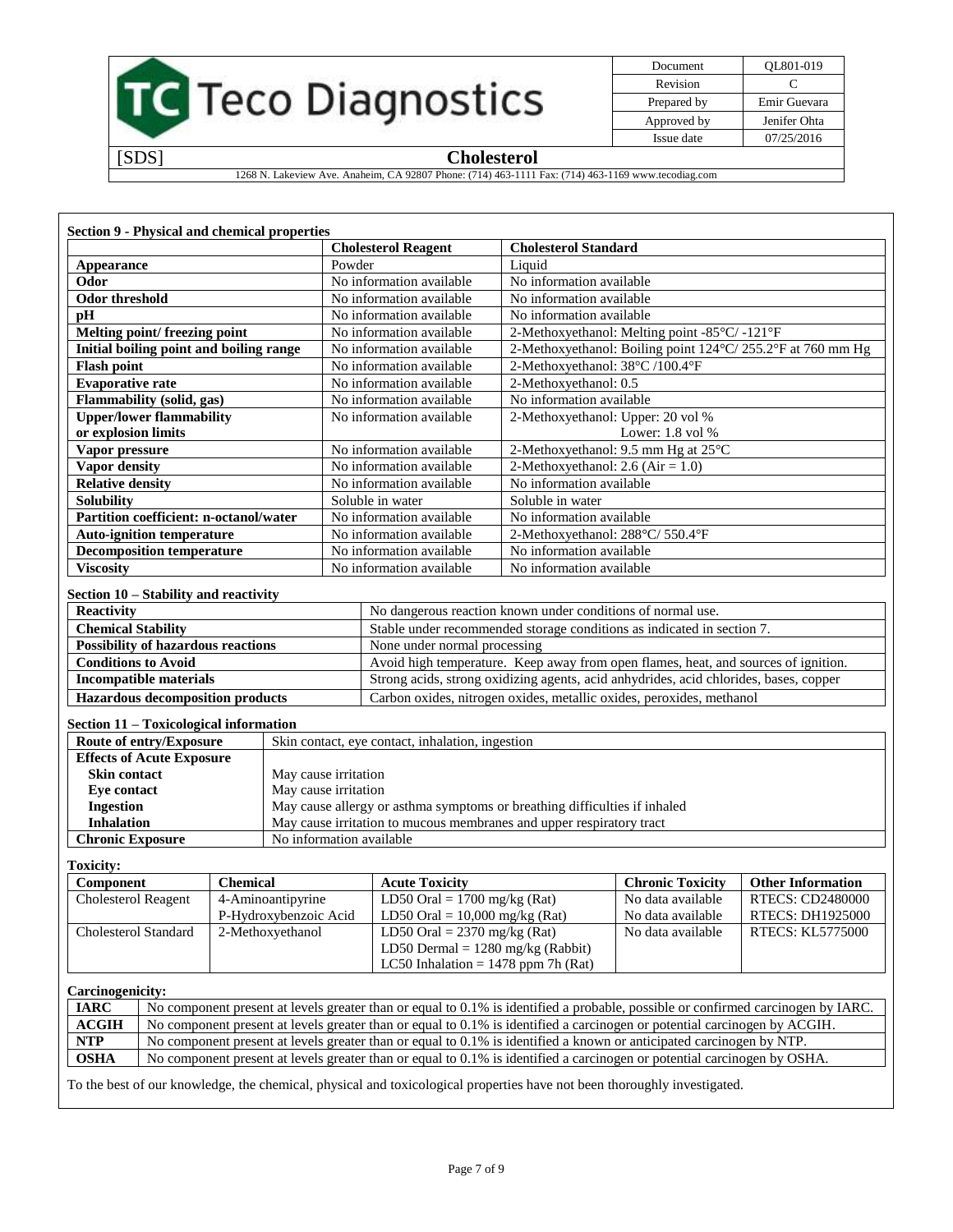

| Document    | OL801-019    |
|-------------|--------------|
| Revision    | C            |
| Prepared by | Emir Guevara |
| Approved by | Jenifer Ohta |
| Issue date  | 07/25/2016   |

1268 N. Lakeview Ave. Anaheim, CA 92807 Phone: (714) 463-1111 Fax: (714) 463-1169 www.tecodiag.com

| <b>Section 12- Ecological information</b>                               |                       |                                                                                 |  |
|-------------------------------------------------------------------------|-----------------------|---------------------------------------------------------------------------------|--|
| <b>Ecotoxicity</b>                                                      | P-Hydroxybenzoic Acid | LC50 - Oncorhynchus mykiss (Rainbow trout) - > 99.4 mg/l - 96 h                 |  |
|                                                                         |                       | EC50 - Daphnia magna (Water flea) - 173 mg/l - 48 h other aquatic invertebrates |  |
| LC50 - Leuciscus idus (Ide) $>500$ mg/L, 96h static<br>2-Methoxyethanol |                       |                                                                                 |  |
|                                                                         |                       | LC50 - Oncorhynchus mykiss (Rainbow trout) 16000 mg/L, 96h static               |  |
|                                                                         |                       | LC50 - Lepomis macrochirus (Bluegill) 9650 mg/L, 96h static                     |  |
|                                                                         |                       | EC50 - Daphnia magna (Water flea) >10000 mg/L, 24h                              |  |
| Persistence and degradability                                           |                       | Biodegradability                                                                |  |
| <b>Bio-accumulative potential</b>                                       |                       | No information available                                                        |  |
| <b>Mobility in soil</b>                                                 |                       | No information available                                                        |  |
| <b>Water Hazards</b>                                                    |                       | No information available                                                        |  |
| Other adverse effects                                                   |                       | No information available                                                        |  |

#### **Section 13- Disposal considerations**

#### **Waste residues and methods of disposal**

This product has to be disposed in accordance with applicable regional, national and local laws and regulations.

Surplus and non-recyclable components should be taken to a licensed waste disposal contractor for disposal.

#### **Contaminated Packaging**

Waste packaging should be recycled; however, since empty containers may retain some product residue, they should be taken to an approved waste handling site or given to a license waste disposal contractor for recycling or disposal, if recycling is not possible.

#### **Section 14 - Transport information**

| ресион 17 - тааргогч нимпиамон |                                           |                                                                     |  |
|--------------------------------|-------------------------------------------|---------------------------------------------------------------------|--|
| <b>Cholesterol Reagent:</b>    | DOT (US)                                  | UN Number: None. Not regulated.                                     |  |
|                                |                                           | UN Proper Shipping Name: None. Not regulated                        |  |
|                                |                                           | Transport Hazard Class: Not classified as hazardous. Not regulated. |  |
|                                |                                           | Packing Group: None                                                 |  |
|                                |                                           | Environmental Hazards: No information available.                    |  |
|                                | <b>IMDG</b>                               | Not regulated. Non-hazardous for maritime transport.                |  |
|                                | <b>IATA</b>                               | Not regulated. Non-hazardous for air transport.                     |  |
|                                | Transport in bulk (according to Annex II) | Not applicable                                                      |  |
|                                | of MARPOL 73/78 and the IBC Code)         |                                                                     |  |
|                                | <b>Special Precautions</b>                | None                                                                |  |

| <b>Cholesterol Standard:</b> | DOT (US)                                  | UN Number: UN1188                                         |
|------------------------------|-------------------------------------------|-----------------------------------------------------------|
|                              |                                           | UN Proper Shipping Name: Ethylene glycol monomethyl ether |
|                              |                                           | Transport Hazard Class: Class 3                           |
|                              |                                           | Packing Group: III                                        |
|                              |                                           | Reportable Quantity: No                                   |
|                              | <b>IMDG</b>                               | <b>UN Number: UN1188</b>                                  |
|                              |                                           | UN Proper Shipping Name: Ethylene glycol monomethyl ether |
|                              |                                           | Transport Hazard Class: Class 3                           |
|                              |                                           | Packing Group: III                                        |
|                              |                                           | EMS-No.: F-E, S-D                                         |
|                              |                                           | Environmental Hazards: Marine pollutant: No               |
|                              | <b>IATA</b>                               | UN Number: UN1188                                         |
|                              |                                           | UN Proper Shipping Name: Ethylene glycol monomethyl ether |
|                              |                                           | Transport Hazard Class: Class 3                           |
|                              |                                           | Packing Group: III                                        |
|                              | Transport in bulk (according to Annex II) | Not applicable                                            |
|                              | of MARPOL 73/78 and the IBC Code)         |                                                           |
|                              | <b>Special Precautions</b>                | None                                                      |